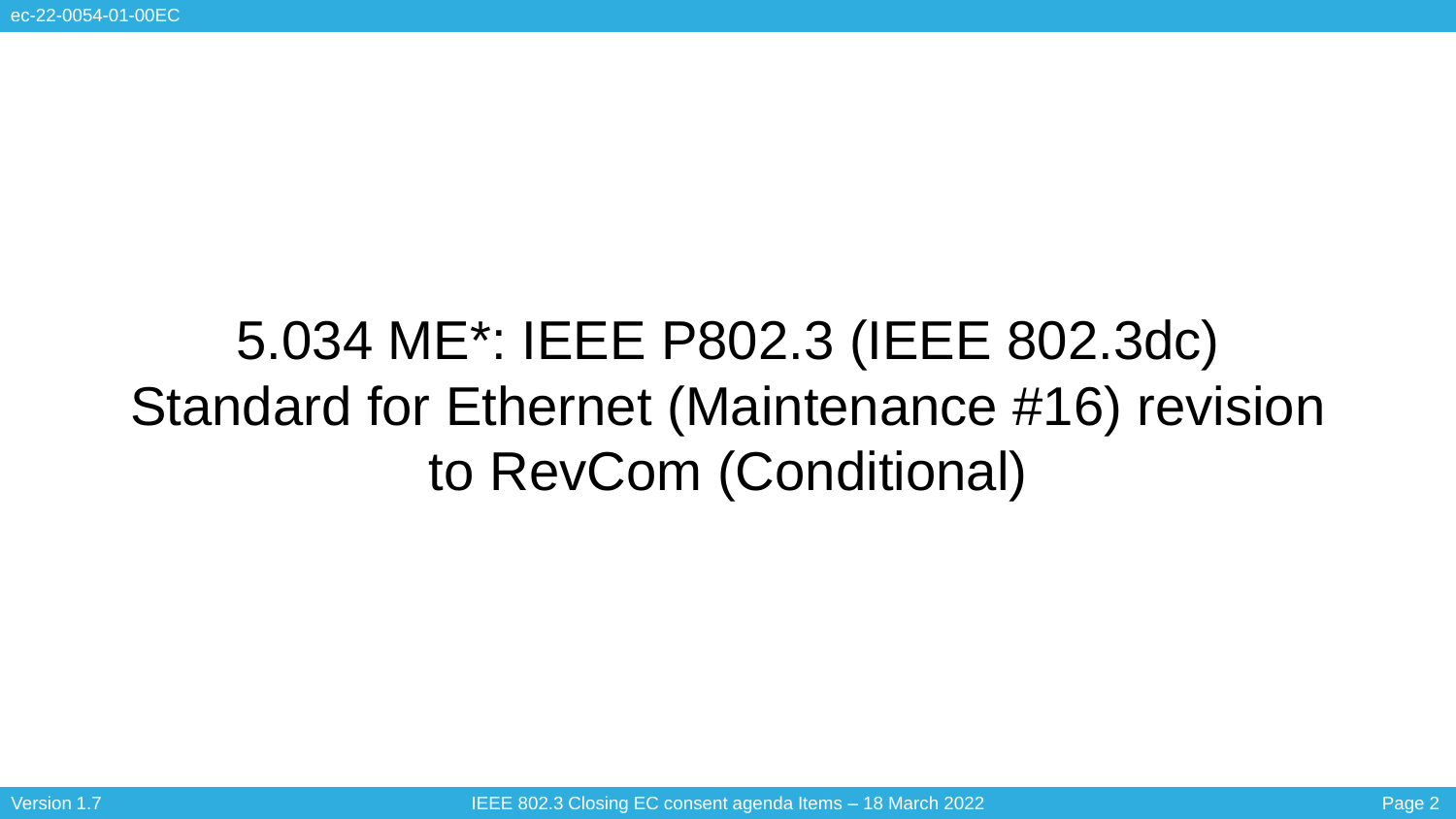### Item 1: Date ballot closed:

The 1st Standards Association recirculation ballot on IEEE P802.3 (IEEE 802.3dc) Standard for Ethernet (Maintenance #16) revision draft D3.1 closed on 2 March 2022 at 23:59 UTC-12

| ote tally |                         |                | Initial<br>Draft D3.0 |               | 1 <sup>st</sup> Recirculation<br>Draft D3.1 | Req  |               |           |
|-----------|-------------------------|----------------|-----------------------|---------------|---------------------------------------------|------|---------------|-----------|
|           |                         | #              | $\%$                  | <b>Status</b> | #                                           | $\%$ | <b>Status</b> | $\%$      |
|           | Abstain                 | 3              | $\overline{2}$        | <b>PASS</b>   | 3                                           | 2    | <b>PASS</b>   | $<$ 30    |
|           | Dis with comment        | 10             |                       |               | $\overline{4}$                              |      |               |           |
|           | Dis w/o comment         | $\theta$       |                       |               | $\overline{0}$                              |      |               |           |
|           | Approve                 | 92             | 90                    | <b>PASS</b>   | 108                                         | 96   | <b>PASS</b>   | $\geq$ 75 |
|           | <b>Ballots returned</b> | 105            | 77                    | <b>PASS</b>   | 115                                         | 84   | <b>PASS</b>   | $\geq$ 75 |
|           | <b>Voters</b>           | 136            |                       |               | 136                                         |      |               |           |
|           | Comments                | 110            |                       |               | 20                                          |      |               |           |
|           | Public comments         | $\overline{0}$ |                       |               |                                             |      |               |           |

Item  $2:V$ 

Version 1.7 IEEE 802.3 Closing EC consent agenda Items – 18 March 2022 Page 3 Archives 1.7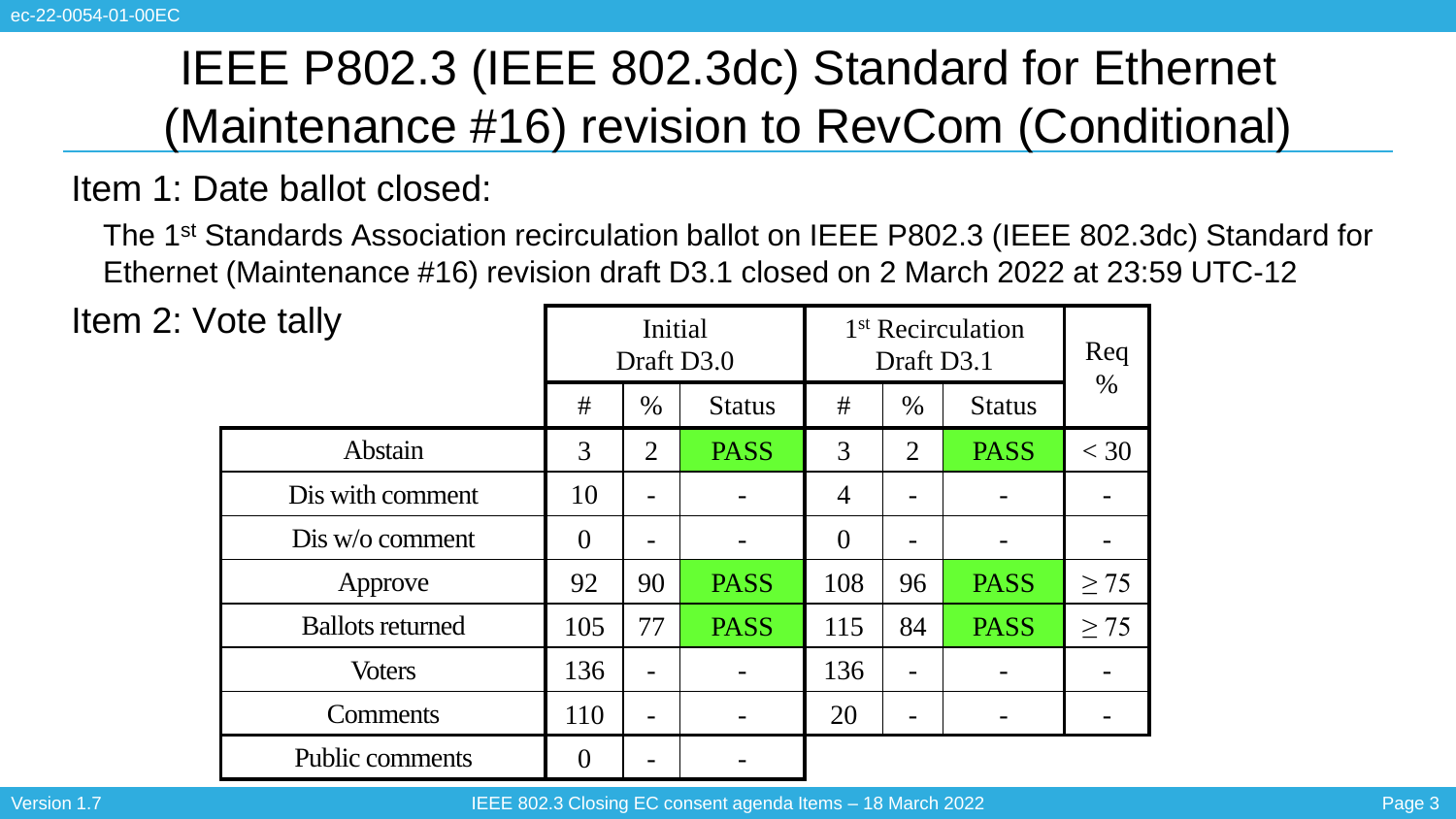Comments that support the remaining disapprove votes and responses

4 unsatisfied TR comments, 3 unsatisfied ER and 2 unsatisfied GR comments from 3 disapprove voters See [<https://ieee802.org/3/dc/comments/P8023\\_D3p1\\_D3p0\\_comments\\_unsatisfied.pdf>](https://ieee802.org/3/dc/comments/P8023_D3p1_D3p0_comments_unsatisfied.pdf)

Summary:

- I-42: Inconsistent capitalization of "register". Accept in Principle, capitalization convention adopted and applied consistently throughout the draft.
- I-52: Inconsistent management attribute enumeration sort order. Accept in Principle, sort order convention adopted and applied consistently throughout the draft.
- I-62: Protective Extra Low Voltage (PELV) is mentioned, but not explained. Accept in Principle, delete only instance of PELV.
- I-65: Isolating transformer test voltage. Rejected, insufficient information to implement a remedy and specification applies to the port, not a single component of the Ethernet port (e.g., a transformer).
- I-66: Multiport equipment testing. Accept in Principle, added note to implementers to consider termination of other ports when testing multi-port devices.
- I-69: Suggestion to ask IEC TC 64 for an interpretation regarding isolation requirements. Rejected, comment did not propose change to draft.
- I-74: Change reference to Safety Extra Low Voltage (SELV) to Safety Extra Low Voltage (SELV) or Protective Extra Low Voltage (PELV). Accept in Principle, changed to SELV (Safety Extra Low Voltage) power, as defined by IEC 60950-1.
- I-75: Delete note related to EtherType based frames and add main body text regarding invalid MAC frames. Accepted.
- I-89: Issues related to reference to IEC 60364-7-716. Accept in Principle, reference to IEC 60364-7-716 removed.

Clause 12 'Procedure for conditional approval to forward a draft standard' of IEEE 802 LMSC Operations Manual includes the text 'Where a voter has accepted some comment resolutions and rejected others, only the comments of which the voter has not accepted resolution should be presented.'.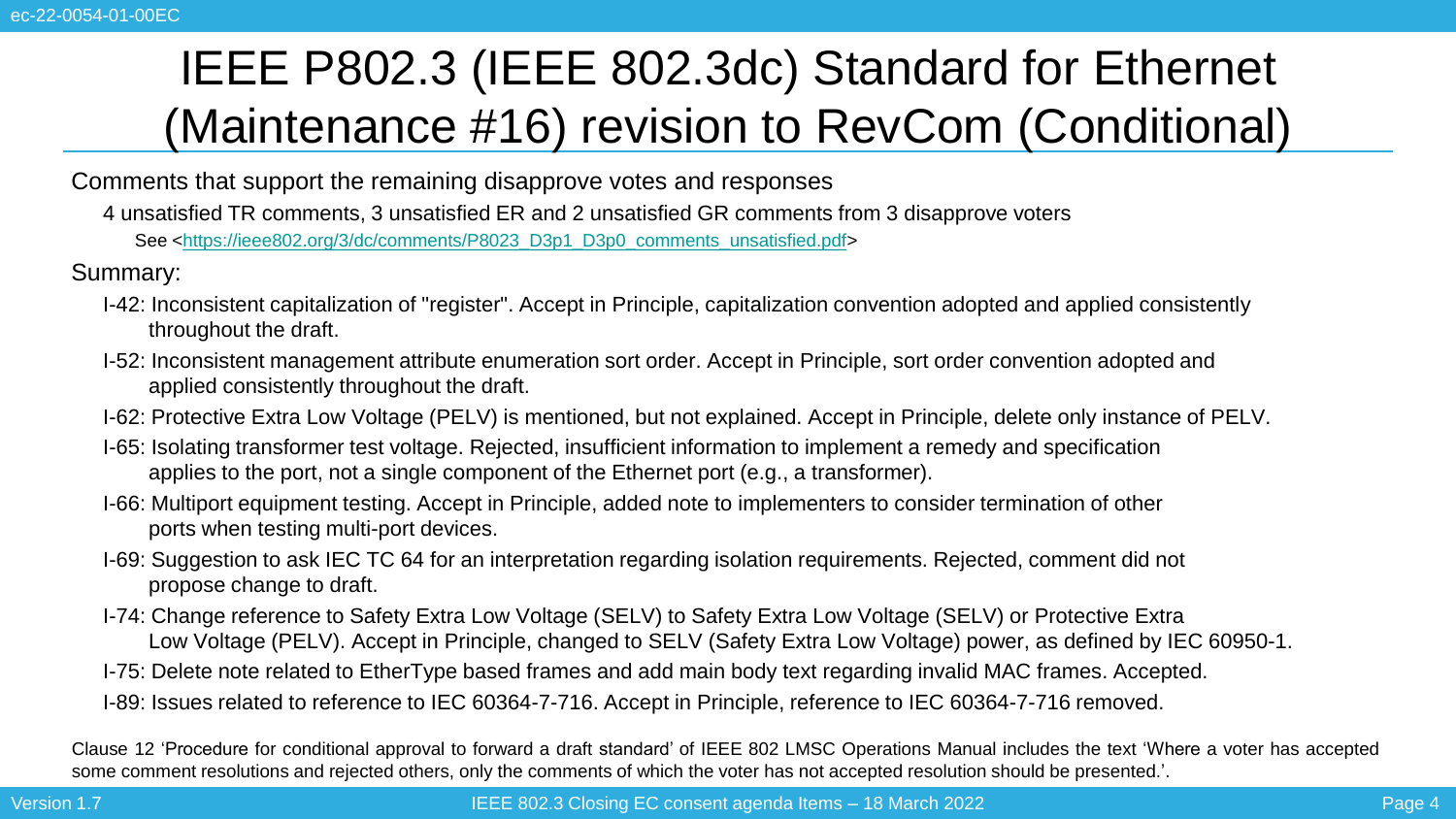Item 4: meeting schedule

2nd Standards Association recirculation ballot day one 16 March 2022 RevCom submittal deadline 17 March 2022

2nd Standards Association recirculation ballot close 30 March 2022

IEEE P802.3 (IEEE 802.3dc) comment resolution meeting 4 April 2022

3rd Standards Association recirculation ballot day one 16 April 2022

RevCom teleconference meeting 27 April 2022

3rd Standards Association recirculation ballot close 30 April 2022 IEEE P802.3 (IEEE 802.3dc) comment resolution meeting Week of 2 May 2022

RevCom submittal deadline 6 May 2022

RevCom teleconference meeting 15 June 2022

IEEE-SA Standards Board teleconference meeting 16 June 2022

Note: 3rd Standards Association recirculation ballot only if required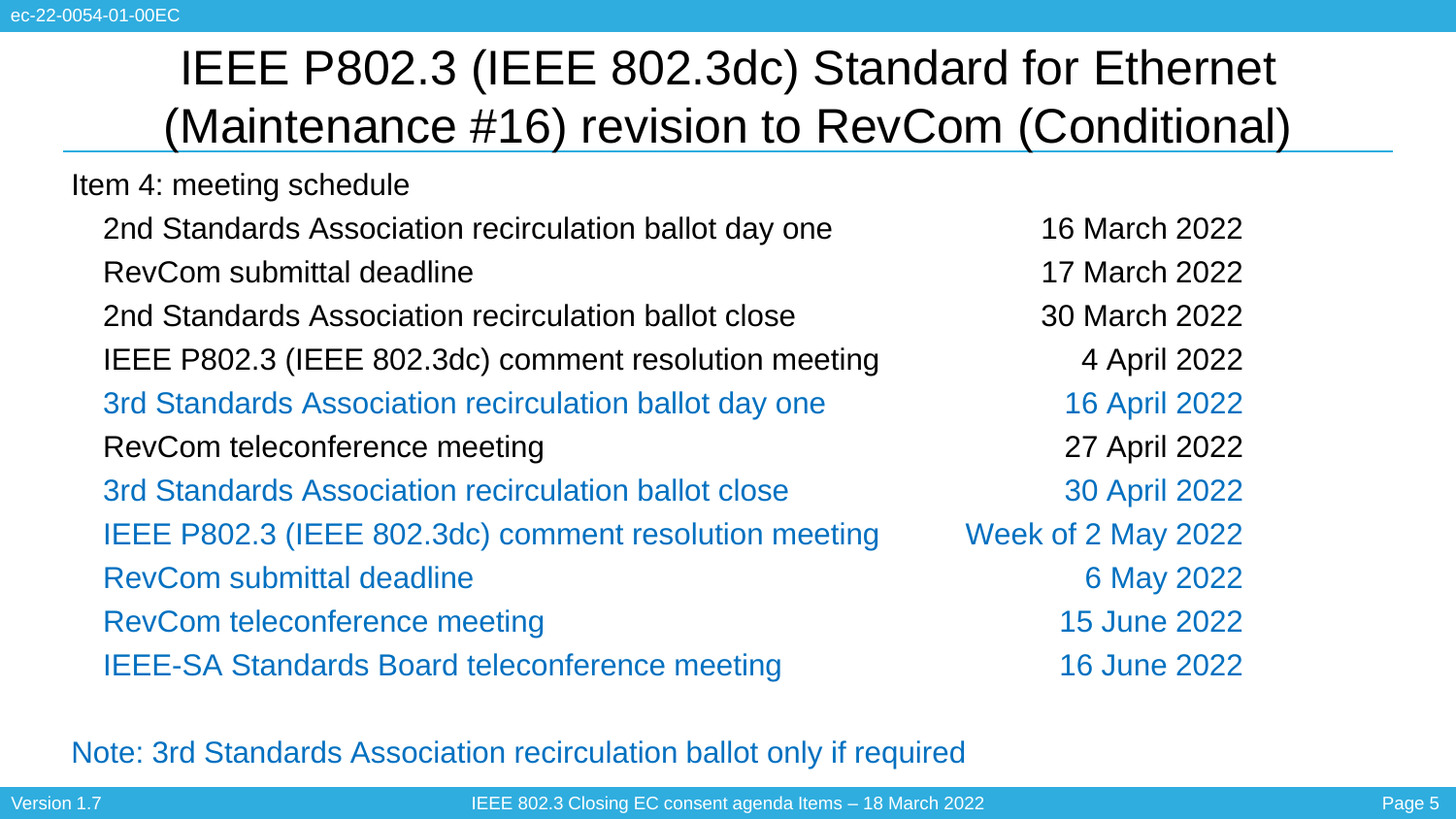Motion:

Conditionally approve sending IEEE P802.3 (IEEE 802.3dc) to RevCom

M: Law S: D'Ambrosia Y: ??, N: ??, A: ??

Working Group vote Y: 107, N: 0, A: 5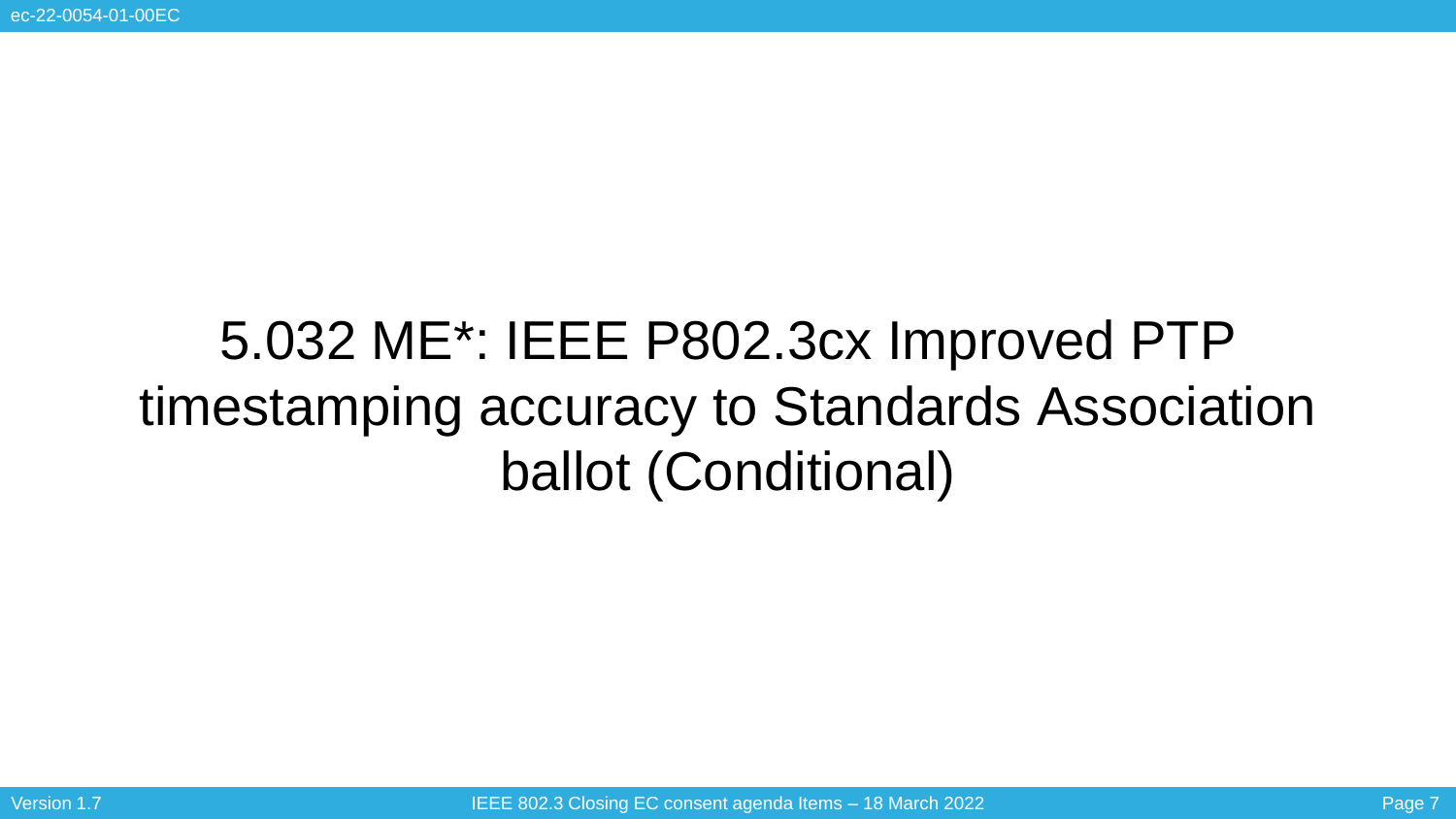Date the ballot closed

The second Working Group recirculation ballot on IEEE P802.3cx draft D2.2 closed on 19 February 2022 at 23:59 UTC-12

Vote tally

| л                       | Initial<br>Draft D <sub>2.0</sub> |      |                          | 1 <sup>st</sup> Recirculation<br>Draft D2.1 |                          |               | 2 <sup>nd</sup> Recirculation<br>Draft D <sub>2.2</sub> |                          |               | Req       |
|-------------------------|-----------------------------------|------|--------------------------|---------------------------------------------|--------------------------|---------------|---------------------------------------------------------|--------------------------|---------------|-----------|
|                         | #                                 | $\%$ | <b>Status</b>            | #                                           | $\%$                     | <b>Status</b> | #                                                       | $\%$                     | <b>Status</b> | $\%$      |
| Abstain                 | 22                                | 16   | <b>PASS</b>              | 24                                          | 15                       | <b>PASS</b>   | 26                                                      | 16                       | <b>PASS</b>   | $<$ 30    |
| Dis with comment        | 8                                 |      |                          | 5                                           | $\overline{\phantom{0}}$ |               | 3                                                       | -                        |               |           |
| Dis w/o comment         | $\theta$                          |      |                          | 0                                           |                          |               | $\theta$                                                |                          |               |           |
| Approve                 | 105                               | 92   | <b>PASS</b>              | 125                                         | 96                       | <b>PASS</b>   | 132                                                     | 97                       | <b>PASS</b>   | $\geq$ 75 |
| <b>Ballots returned</b> | 135                               | 60   | <b>PASS</b>              | 154                                         | 68                       | <b>PASS</b>   | 161                                                     | 71                       | <b>PASS</b>   | $>50$     |
| <b>Voters</b>           | 225                               | -    | $\overline{\phantom{a}}$ | 225                                         | $\overline{\phantom{a}}$ |               | 225                                                     | $\overline{\phantom{0}}$ |               |           |
| Comments                | 143                               |      |                          | 181                                         |                          |               | 44                                                      |                          |               |           |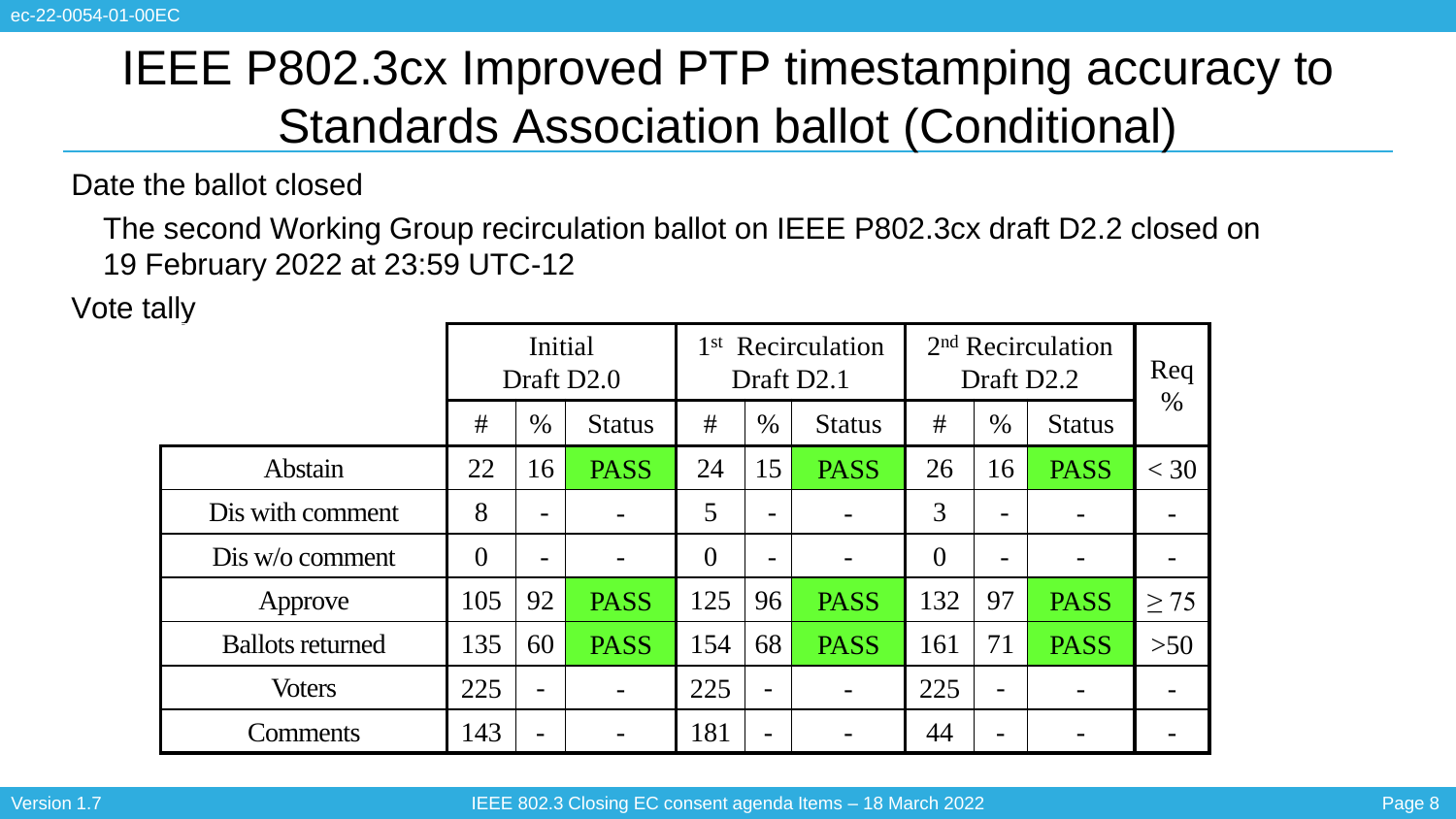Comments that support the remaining disapprove votes and responses

5 unsatisfied TR comments from 2 disapprove voters

See [<https://mentor.ieee.org/802-ec/dcn/22/ec-22-0063-01-00EC-ieee-p802-3cx-unresolved-comments.pdf>](https://mentor.ieee.org/802-ec/dcn/22/ec-22-0063-01-00EC-ieee-p802-3cx-unresolved-comments.pdf)

Summary:

#179: Make TX, num, unit, change definition more explicit. Rejected based on consensus to keep definition as generic as possible to avoid the need for future revisions.

#167: TS\_SFD\_Detect\_TX function definition changes were proposed.

#170: New feature request: Add a method (e.g, via Link Layer Discovery Protocol) to pass the state of the Message TimeStamp Point (register 3.1813.13) to the far end. No consensus to work on such feature.

#175: Add a note talking about how a Physical Coding Sublayer (PCS) separated by an Extender Sublayer (XS) from the Reconciliation Sublayer (RS) needs to not modify the Alignment Marker/Codeword Marker (CWM) locations or do any rate compensation to minimize any time accuracy error. No specific text was provided at the time.

#235: Updates to informative table in Annex 90A were made per consensus.

Clause 12 'Procedure for conditional approval to forward a draft standard' of IEEE 802 LMSC Operations Manual includes the text 'Where a voter has accepted some comment resolutions and rejected others, only the comments of which the voter has not accepted resolution should be presented.'.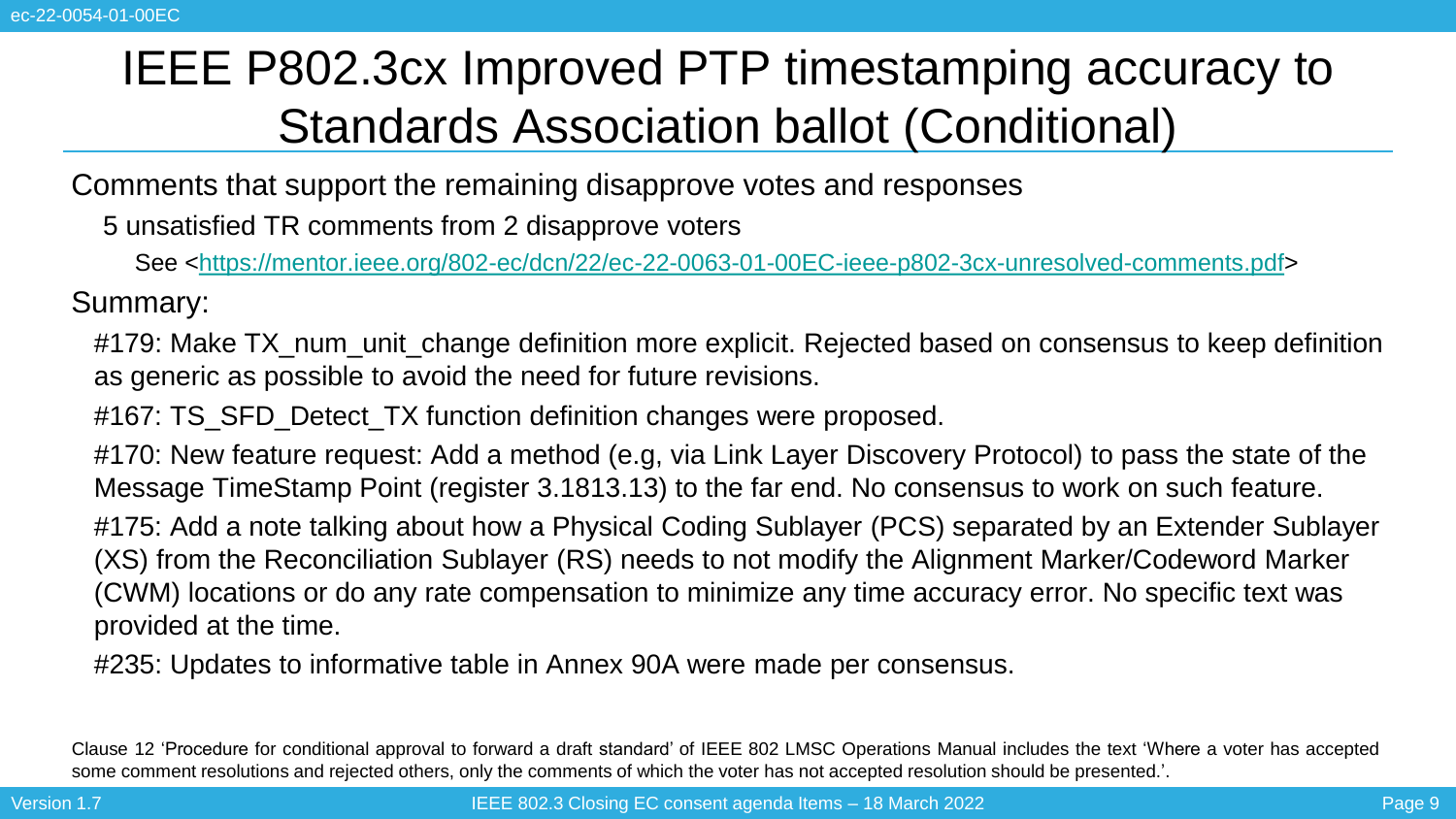### **Schedule**

3rd Working Group recirculation ballot (underway) day one 25 March 2022 3rd Working Group recirculation ballot close 1 April 2022 IEEE P802.3cx comment resolution meeting 20 April 2022 4th Working Group recirculation ballot day one 29 April 2022 4th Working Group recirculation ballot close 13 May 2022 IEEE P802.3cx comment resolution meeting 25 June 2022

Note: 4th Working Group recirculation ballot only if required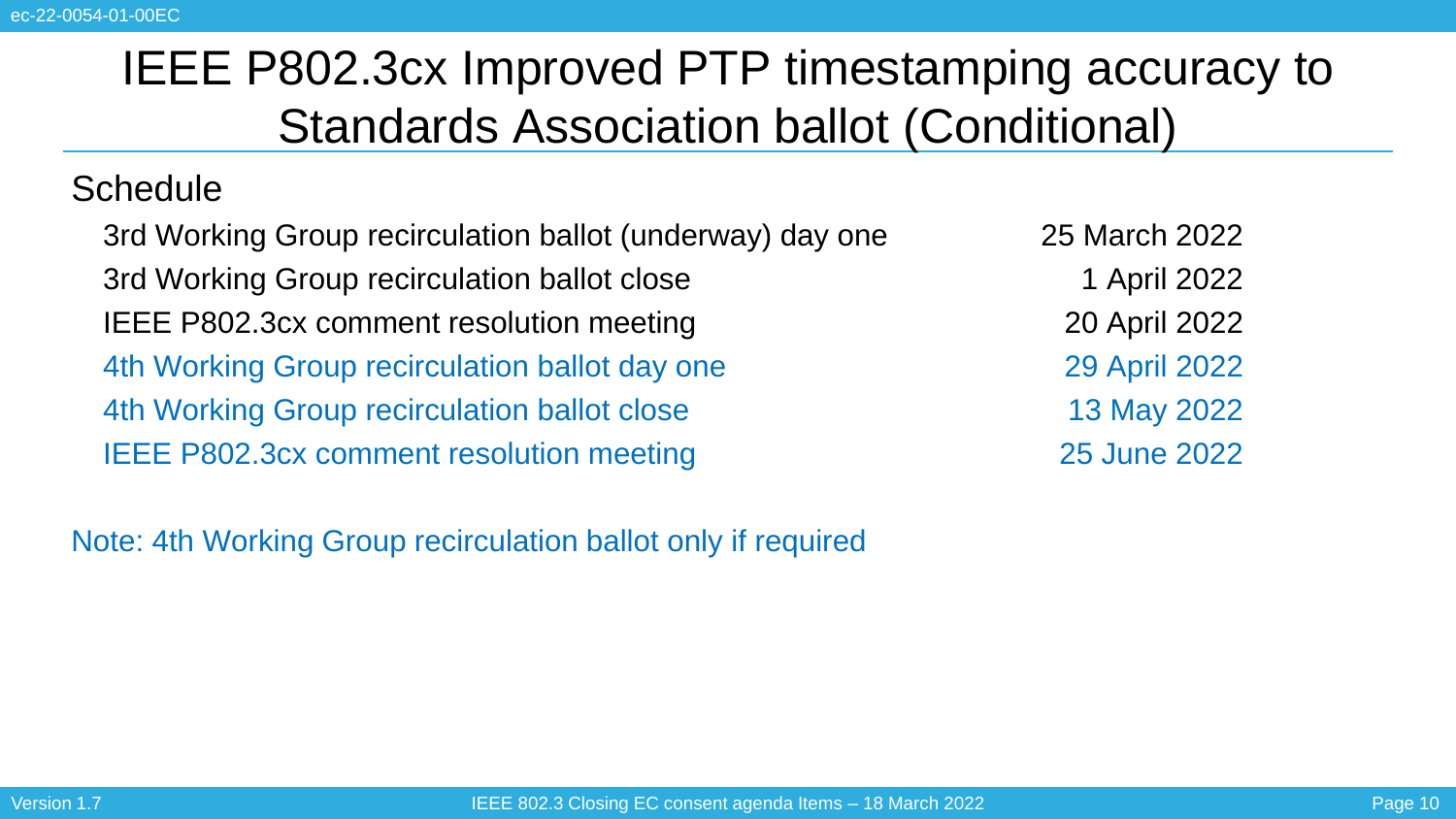Motion:

Conditionally approve sending IEEE P802.3cx Improved PTP timestamping accuracy to Standards Association ballot

Confirm the CSD for IEEE P802.3cx [in <https://mentor.ieee.org/802-ec/dcn/19/ec-19-0220-01-](https://mentor.ieee.org/802-ec/dcn/19/ec-19-0220-01-ACSD-p802-3cx.pdf) ACSD-p802-3cx.pdf>

M: Law S: D'Ambrosia Y: ??, N: ??, A: ??

Working Group vote Y: 109, N: 1, A: 0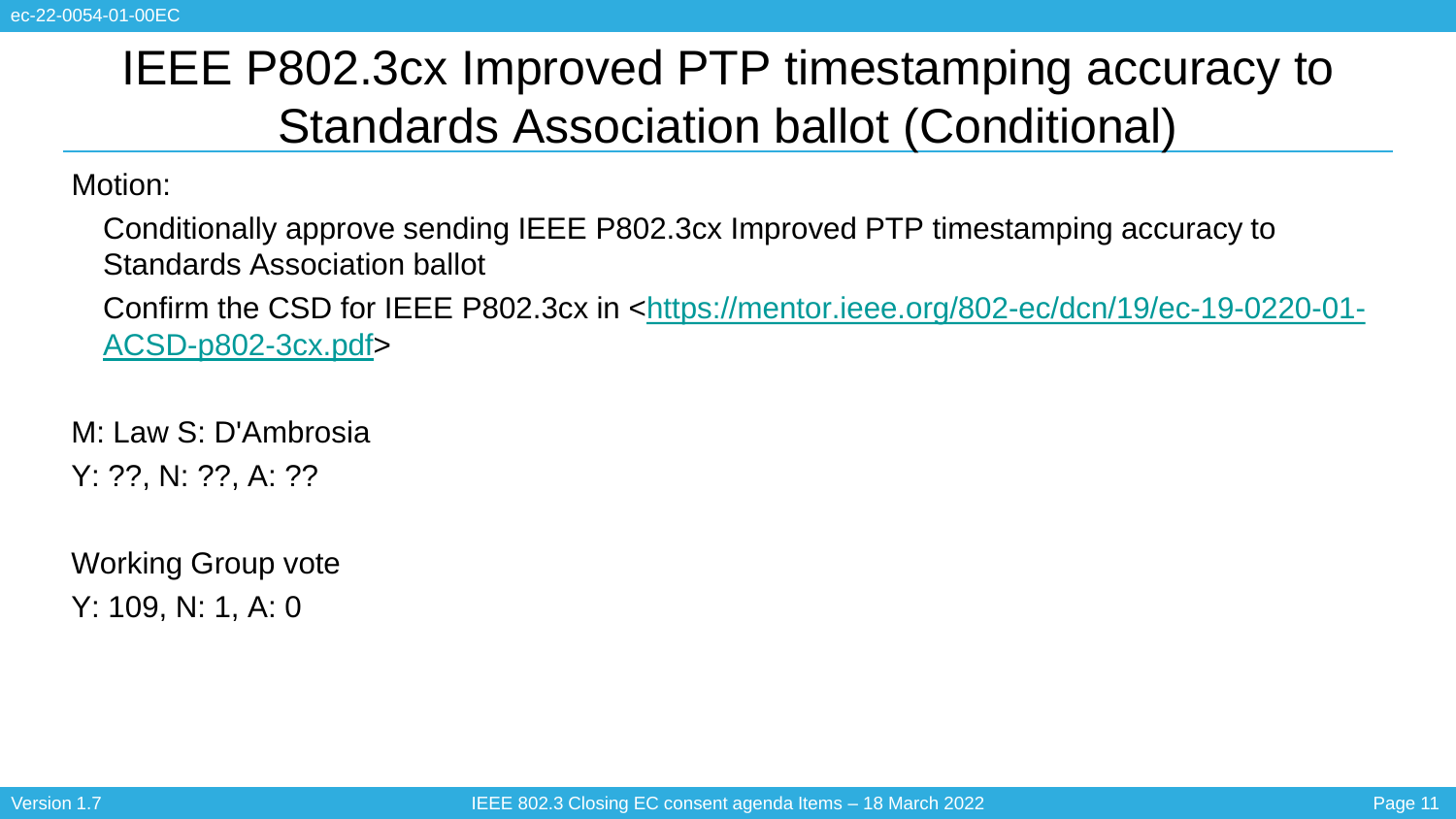# 5.033 ME\*: IEEE P802.3de Time Synchronization for Point-to-Point Single Pair Ethernet to Standards Association ballot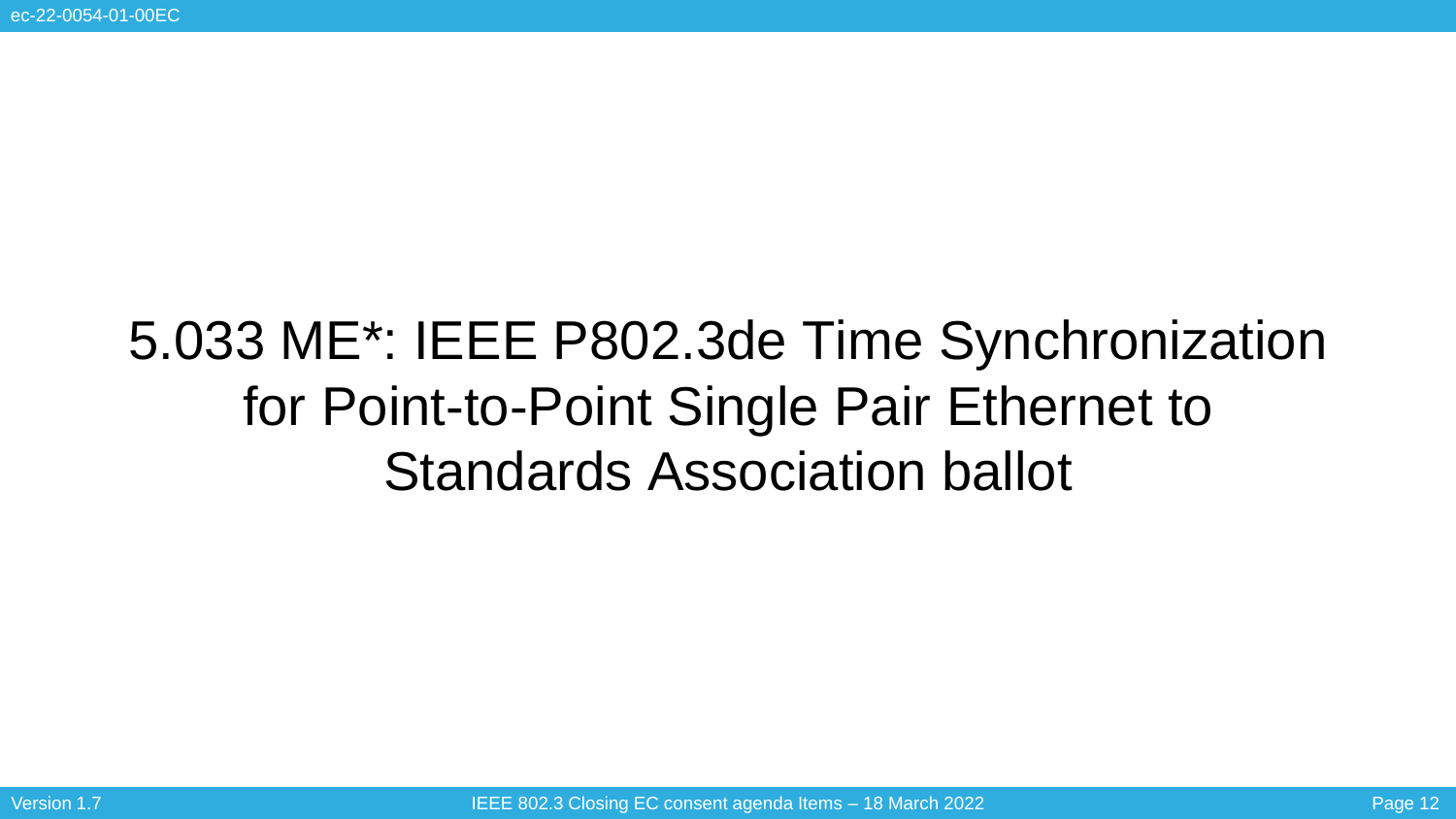## IEEE P802.3de Time Synchronization for Point-to-Point Single Pair Ethernet to Standards Association ballot

### Date the ballot closed

The fourth Working Group recirculation ballot on IEEE P802.3de draft D2.2 closed on 3 March 2022 at 23:59 UTC-12

Vote tally

| ιαιιγ                   | Initial<br>Draft D <sub>2.0</sub> |                 |               | 1 <sup>st</sup> Recirculation<br>Draft D <sub>2.1</sub> |      |               | 2 <sup>nd</sup> Recirculation<br>Draft D <sub>2.2</sub> |                          |               | Req       |
|-------------------------|-----------------------------------|-----------------|---------------|---------------------------------------------------------|------|---------------|---------------------------------------------------------|--------------------------|---------------|-----------|
|                         | #                                 | $\%$            | <b>Status</b> | #                                                       | $\%$ | <b>Status</b> | #                                                       | $\%$                     | <b>Status</b> | $\%$      |
| Abstain                 | 27                                | 16              | <b>PASS</b>   | 30                                                      | 17   | <b>PASS</b>   | 28                                                      | 15                       | <b>PASS</b>   | $<$ 30    |
| Dis with comment        | 3                                 | -               |               | $\overline{2}$                                          | -    |               | $\overline{0}$                                          | -                        |               |           |
| Dis w/o comment         | $\theta$                          | -               |               | $\theta$                                                | -    |               | $\overline{0}$                                          | -                        |               |           |
| Approve                 | 135                               | 97              | <b>PASS</b>   | 141                                                     | 98   | <b>PASS</b>   | 155                                                     | 100                      | <b>PASS</b>   | $\geq$ 75 |
| <b>Ballots returned</b> | 165                               | 66              | <b>PASS</b>   | 173                                                     | 69   | <b>PASS</b>   | 183                                                     | 73                       | <b>PASS</b>   | $>50$     |
| <b>Voters</b>           | 248                               | $\qquad \qquad$ |               | 248                                                     |      |               | 248                                                     | $\overline{\phantom{0}}$ |               |           |
| Comments                | 64                                | -               |               | 9                                                       |      |               | $\overline{2}$                                          | -                        |               |           |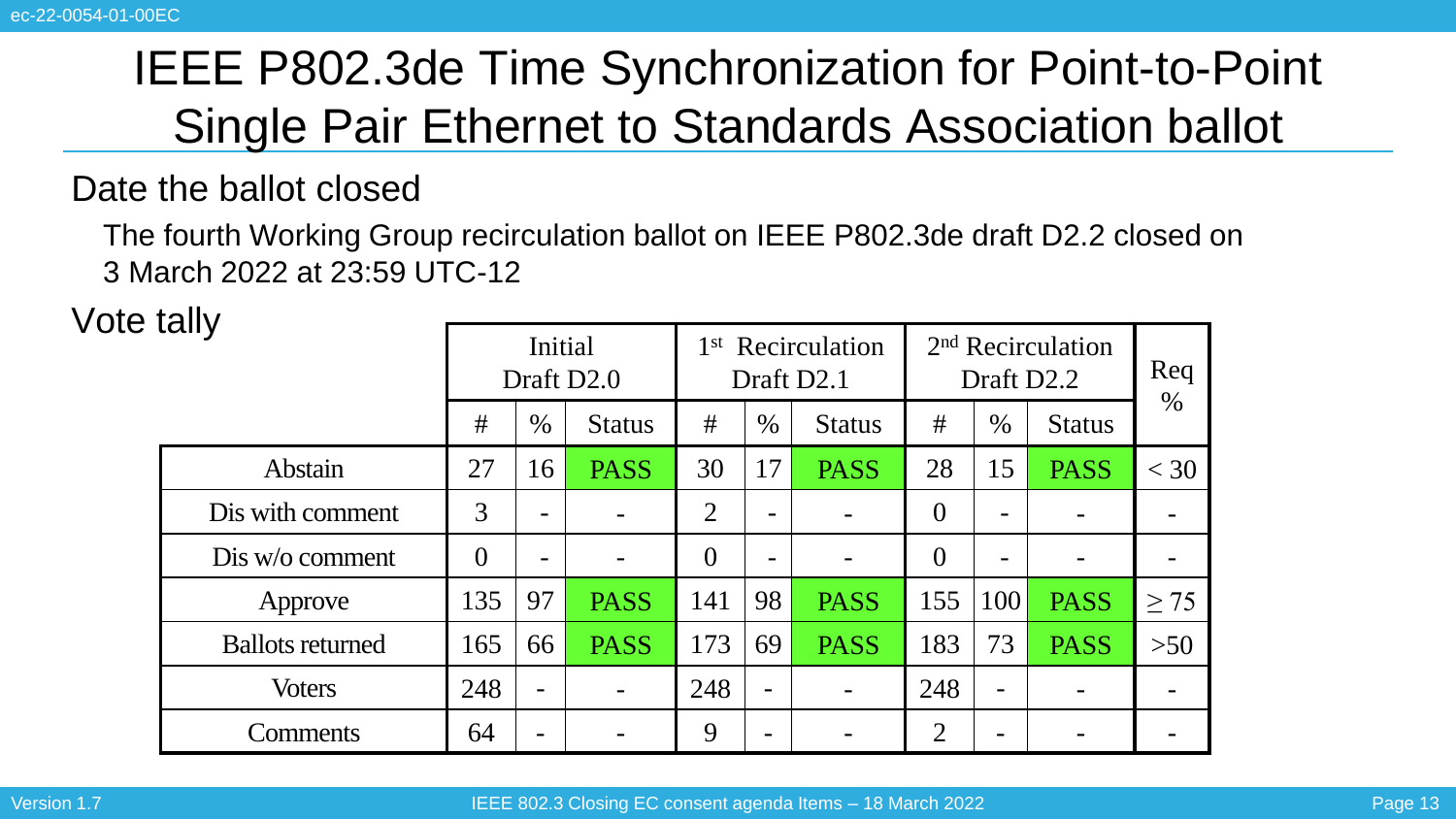## IEEE P802.3de Time Synchronization for Point-to-Point Single Pair Ethernet to Standards Association ballot

Comments that support the remaining disapprove votes and responses None, the draft has 100% approval

Changes to draft prior to Standards Association Ballot

Change the draft number to 3.0

Change the front matter to reference that the draft is for Standards Association ballot

Correct frontmatter typo '… to specifies …' to read ' … specifies …'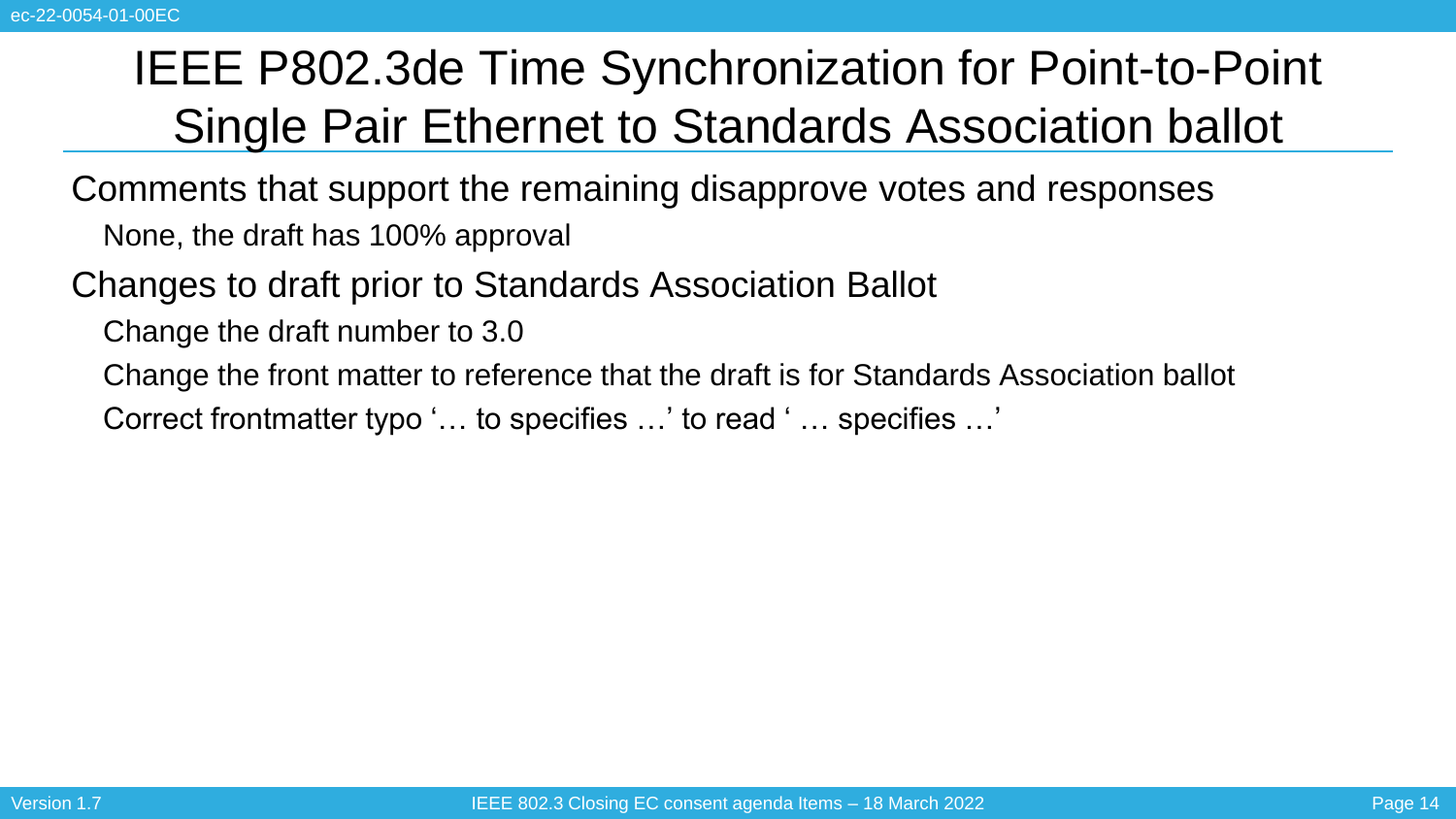## IEEE P802.3de Time Synchronization for Point-to-Point Single Pair Ethernet to Standards Association ballot

**Motion** 

Approve sending IEEE P802.3de Time Synchronization for Point-to-Point Single Pair Ethernet to Standards Association ballot

Confirm the CSD for IEEE P802.3de [in <https://mentor.ieee.org/802-ec/dcn/21/ec-21-0197-00-](https://mentor.ieee.org/802-ec/dcn/21/ec-21-0197-00-ACSD-p802-3de.pdf) ACSD-p802-3de.pdf>

M: Law S: D'Ambrosia Y: ??, N: ??, A: ??

Working Group vote Y: 85, N: 0, A: 5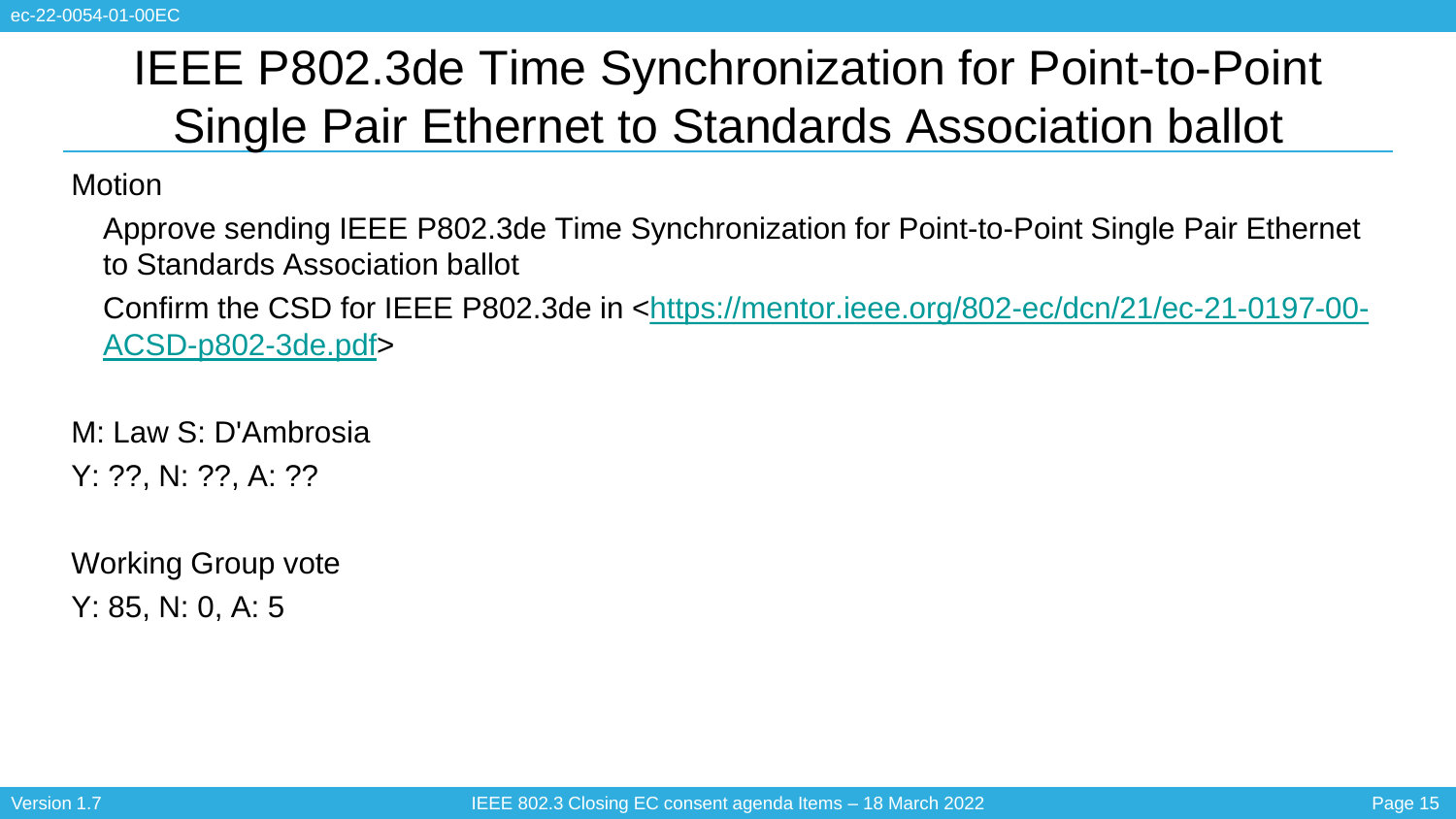# 5.031 ME\*: IEEE P802.3cz Multi-Gigabit Optical Automotive Ethernet PAR split (division of existing work item)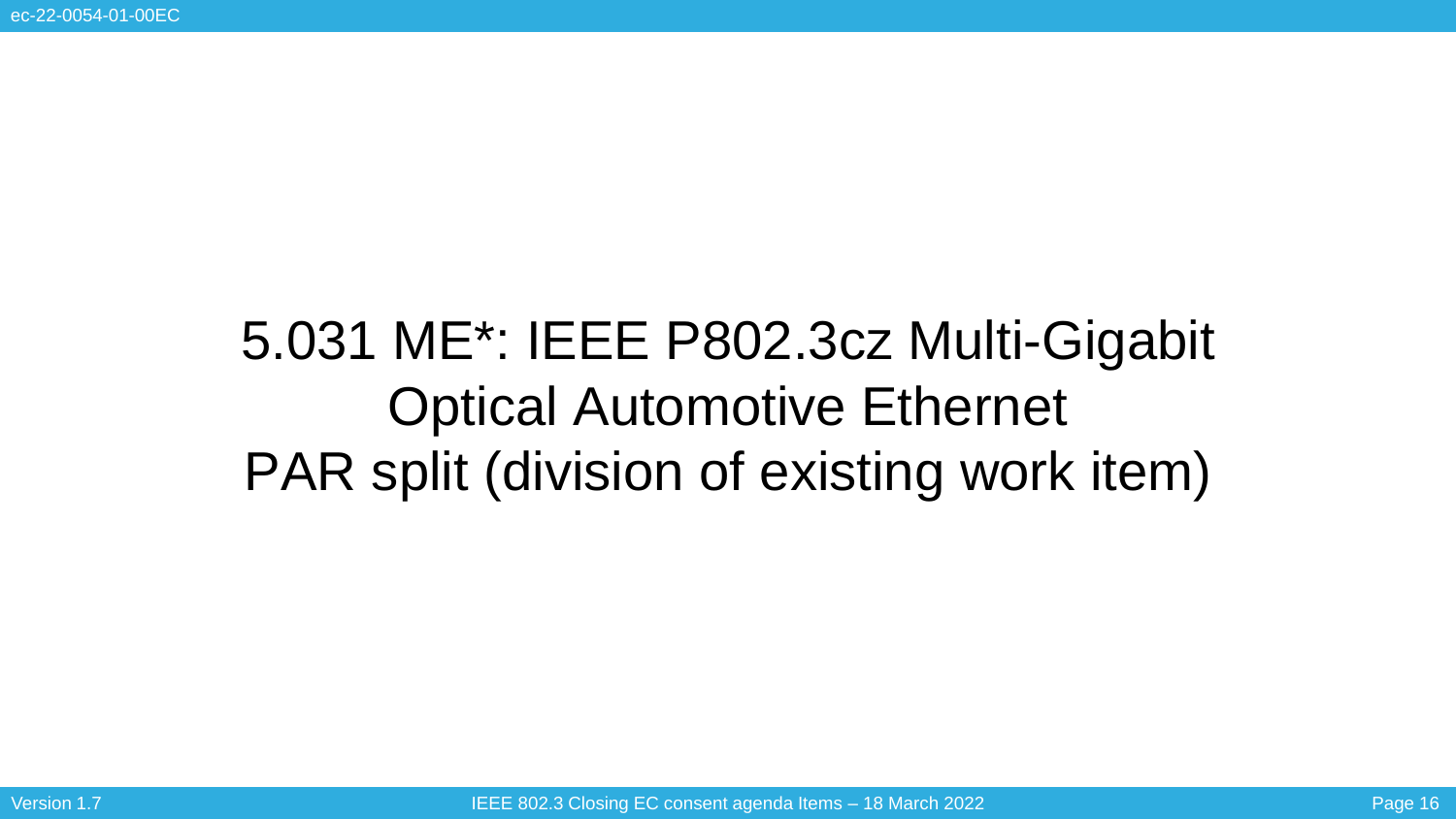## IEEE P802.3cz Multi-Gigabit Optical Automotive Ethernet PAR split (division of existing work item)

#### Rationale

It became apparent to the IEEE 802.3 Working Group that the state of technology for gradedindex glass and plastic fibre is different, and that a faster timeline for a graded-index glass fibre only project is achievable. As a result, graded-index plastic fibre will be removed from the scope of IEEE P802.3cz PAR, which will be limited to graded-index glass fibre, and graded-index plastic fibre will be the scope of the new IEEE P802.3dh amendment PAR.

### Title

### IEEE P802.3cz PAR modification request

Standard for Ethernet Amendment: Physical Layer Specifications and Management Parameters for multi-gigabit optical Automotive Ethernet using graded-index glass optical fiber for application in the automotive environment

### IEEE P802.3dh PAR

Standard for Ethernet Amendment: Physical Layer Specifications and Management Parameters for multi-gigabit optical Ethernet using graded-index plastic optical fiber for application in the automotive environment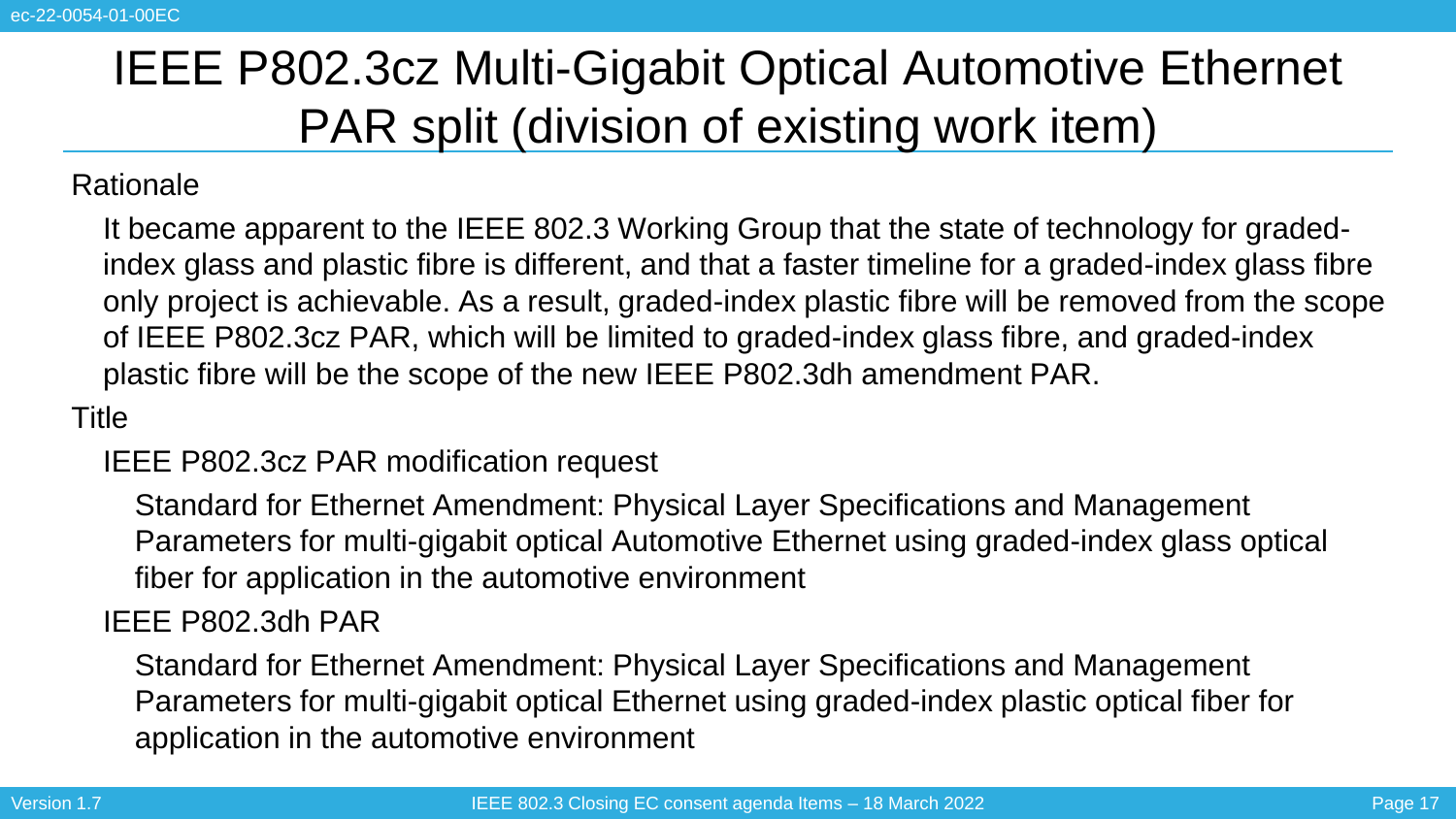## IEEE P802.3cz Multi-Gigabit Optical Automotive Ethernet PAR split (division of existing work item)

Scope

IEEE P802.3cz PAR modification request

Specify additions to and appropriate modifications of IEEE Std 802.3 to add Physical Layer specifications and management parameters for multi-gigabit optical Ethernet using gradedindex glass optical fiber for application in the automotive environment.

### IEEE P802.3dh PAR

Specify additions to and appropriate modifications of IEEE Std 802.3 to add Physical Layer specifications and management parameters for multi-gigabit optical Ethernet using gradedindex plastic optical fiber for application in the automotive environment.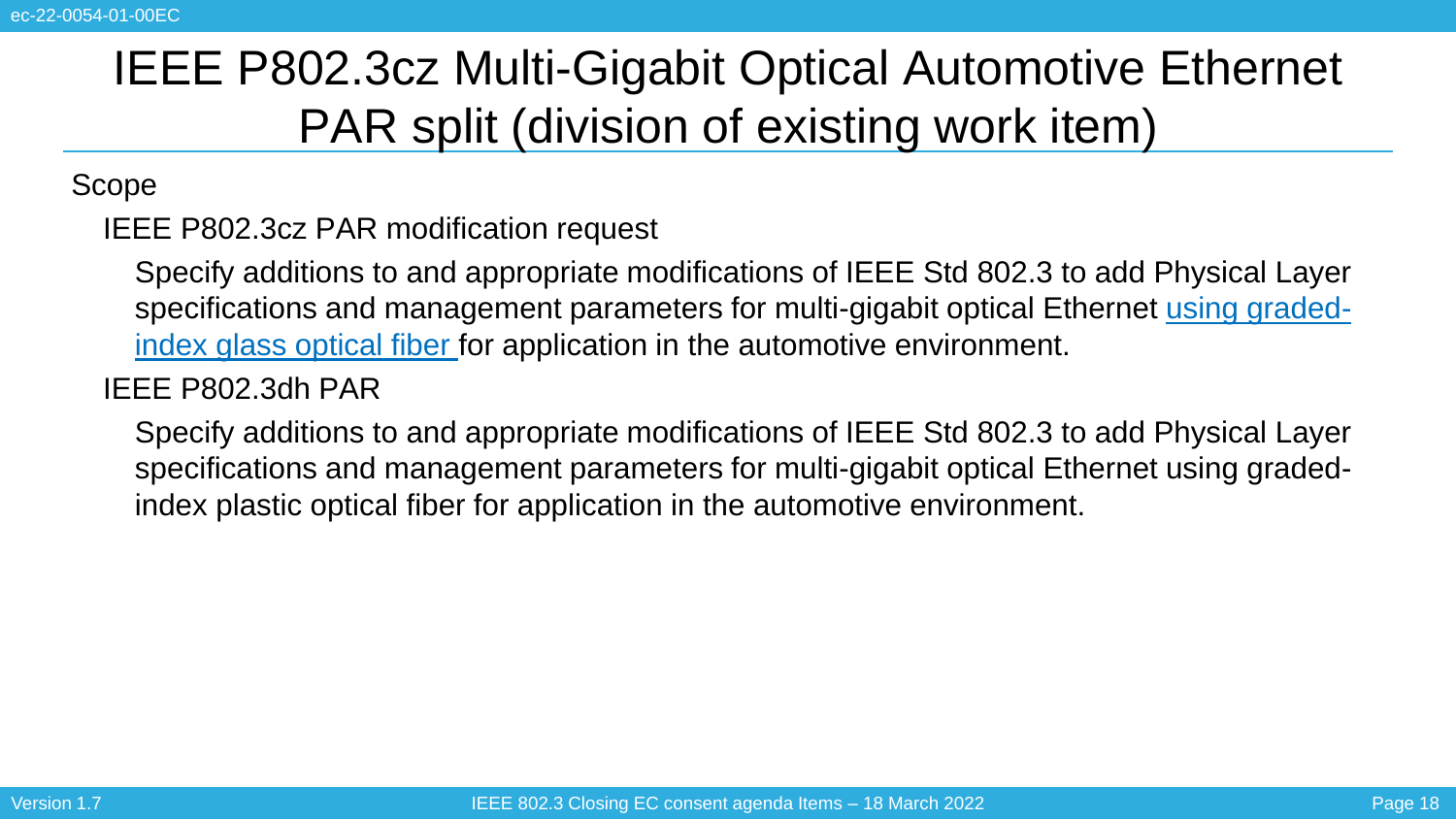## IEEE P802.3cz Multi-Gigabit Optical Automotive Ethernet PAR split (division of existing work item)

Motion

Approve forwarding IEEE P802.3cz [PAR modification documentation in <https://mentor.ieee.org/802-ec/dcn/22/ec-22-](https://mentor.ieee.org/802-ec/dcn/22/ec-22-0039-01-00EC-draft-ieee-p802-3cz-par-modification.pdf) 0039-01-00EC-draft-ieee-p802-3cz-par-modification.pdf> to NesCom

Approve IEEE P802.3cz CSD [modification documentation in <https://mentor.ieee.org/802-ec/dcn/22/ec-22-0038-00-](https://mentor.ieee.org/802-ec/dcn/22/ec-22-0038-00-00EC-draft-ieee-p802-3cz-csd-modification.pdf) 00EC-draft-ieee-p802-3cz-csd-modification.pdf>

Approve forwarding IEEE P802.3dh [PAR documentation in <https://mentor.ieee.org/802-ec/dcn/22/ec-22-0037-01-](https://mentor.ieee.org/802-ec/dcn/22/ec-22-0037-01-00EC-draft-ieee-p802-3dh-par.pdf) 00EC-draft-ieee-p802-3dh-par.pdf> to NesCom

Approve IEEE P802.3dh CSD [documentation in <https://mentor.ieee.org/802-ec/dcn/22/ec-22-0036-00-00EC-draft-ieee](https://mentor.ieee.org/802-ec/dcn/22/ec-22-0036-00-00EC-draft-ieee-p802-3dh-csd.pdf)p802-3dh-csd.pdf>

M: Law S: D'Ambrosia Y: ??, N: ??, A: ??

Working Group vote

IEEE P802.3cz PAR modification: Y: 114 N: 2 A: 6 IEEE P802.3cz CSD modification: Y: 105 N: 1 A: 12 IEEE P802.3dh PAR: Y: 88 N: 4 A: 21 IEEE P802.3dh CSD: Y: 94 N: 5 A:16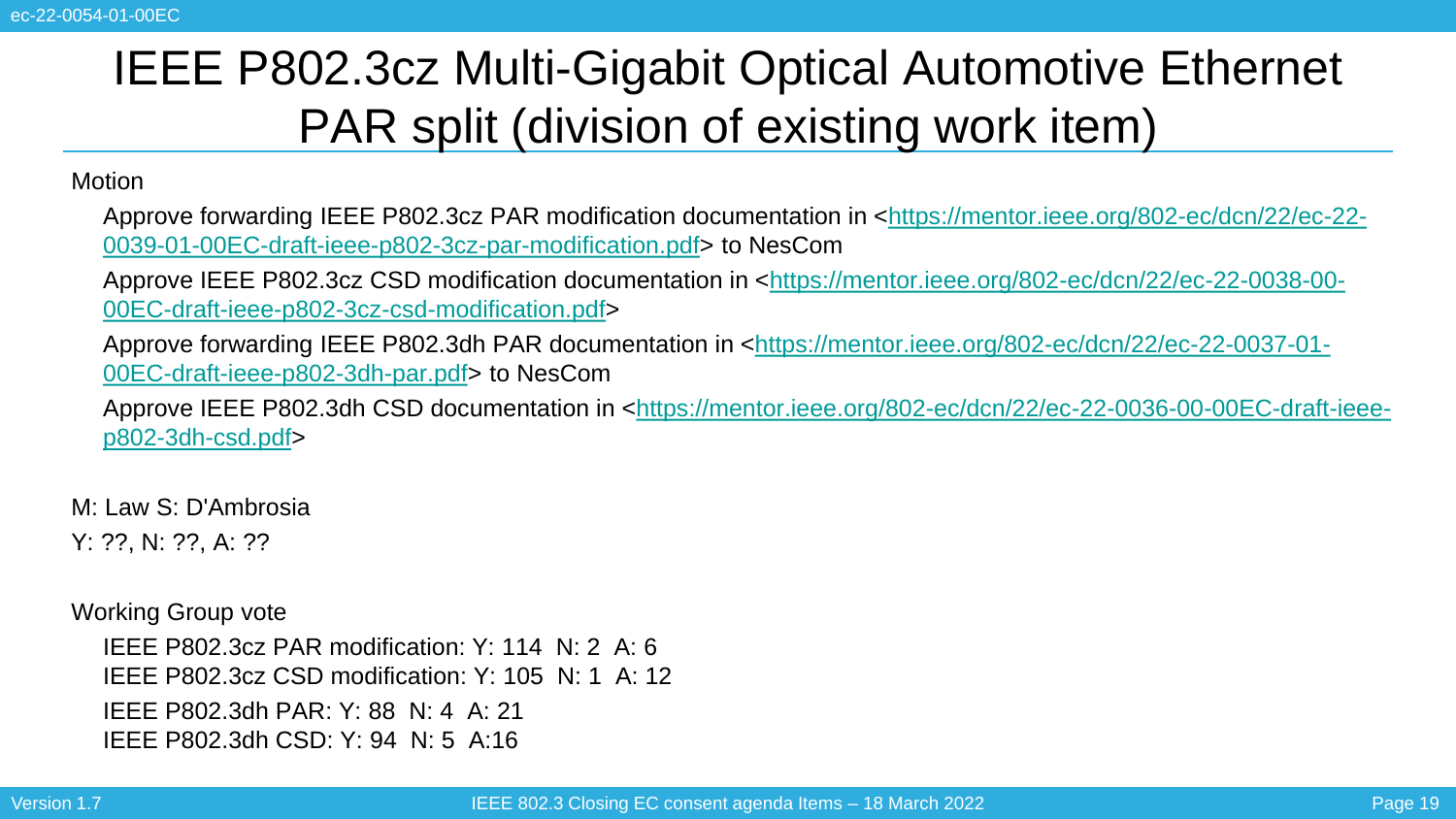# 6.071 MI\*: IEEE 802.3 Greater than 10 Mb/s Long-Reach Single Pair Ethernet Study Group (Second rechartering and first extension)